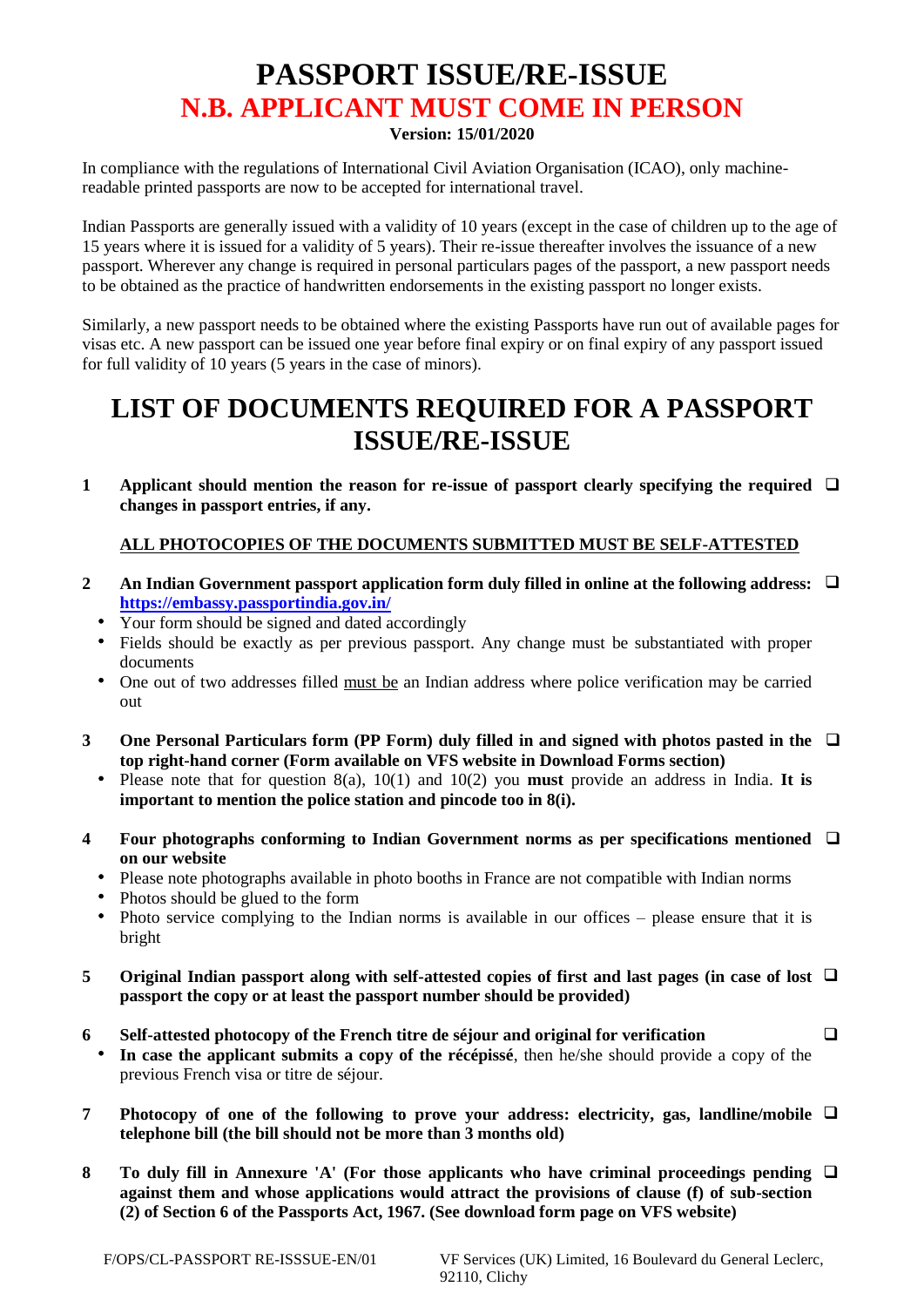- **10 Additional forms as per your case (please refer to the page Download Form on the VFS** ❑ **website)**
- **11 Declaration form: to be filled by all applicants when submitting any application**

❑

# **LIST OF ADDITIONAL DOCUMENTS**

#### **IMPORTANT: Please note that all certificates issued outside of India must be apostilled by the "cour d'appel" or Ministry of Foreign affairs (Quai d'Orsay), and translated into English. Originals must be presented for verification.**

| A. If there are insufficient pages in the current passport<br>No additional documents required                                                                                                                                                                                                                                                                                                                                       | $\Box$                     |
|--------------------------------------------------------------------------------------------------------------------------------------------------------------------------------------------------------------------------------------------------------------------------------------------------------------------------------------------------------------------------------------------------------------------------------------|----------------------------|
| B. If you previously had ECR status and wish to have ECNR status<br>Copy of any diploma from $10th$ grade and above                                                                                                                                                                                                                                                                                                                  |                            |
| C. If the applicant has lost or damaged their passport<br>Letter of explanation (circumstance under which loss/damage of passport occurred)<br>Police declaration in original (which will be kept with the Embassy) in case of loss/theft of passport<br>Affidavit Form F (see Download Form section on VFS website)                                                                                                                 | $\Box$<br>$\Box$<br>$\Box$ |
| D. If the passport is expired for more than 6 months<br>A self-explanatory letter as to why the passport was not renewed in time<br>Affidavit M                                                                                                                                                                                                                                                                                      | ❏<br>$\Box$                |
| E. If the applicant is not holding a valid visa/récépissé or resident card<br>Immigrants Declaration form (see Download Form section on VFS website)<br>Letter clearly specifying basis and chances of regularization along with time-frame<br>Any two of the following six documents as proof of regularization in France:<br>Detailed Tax papers.<br>$1_{\cdot}$<br>Work Contract.<br>$2^{2}$<br>3 <sub>1</sub><br>Bank statement. | $\Box$<br>$\Box$<br>$\Box$ |
| 4. Salary slips.<br>5. A letter by the Employer indicating that the contract would be awarded after passport<br>has been received.<br>6. Medical Card (Aide Médical d'état)<br>A guarantee letter from an Indian national residing in France with a self-attested copy of their<br>passport and titre de séjour as well as originals for verification                                                                                | $\Box$                     |

## **CHANGES IN PASSPORT DETAILS (A new passport will be issued for any change in the laminated pages of the existing passport)**

## **F. If adding / deleting spouse name**

 Original marriage certificate with a self-attested photocopy and self-attested photocopies of passport ❑ of the applicant's spouse (original Passport and Titre de séjour to be shown at the time of submission of application)

**OR** divorcees applying for a change of name are required to furnish the Indian divorce decree authenticated by the Court ❑

**OR** in case of change of name following death of spouse, photocopy of death certificate of the spouse (Original to be shown at the time of submission of the application) ❑

F/OPS/CL-PASSPORT RE-ISSSUE-EN/01 VF Services (UK) Limited, 16 Boulevard du General Leclerc, 92110, Clichy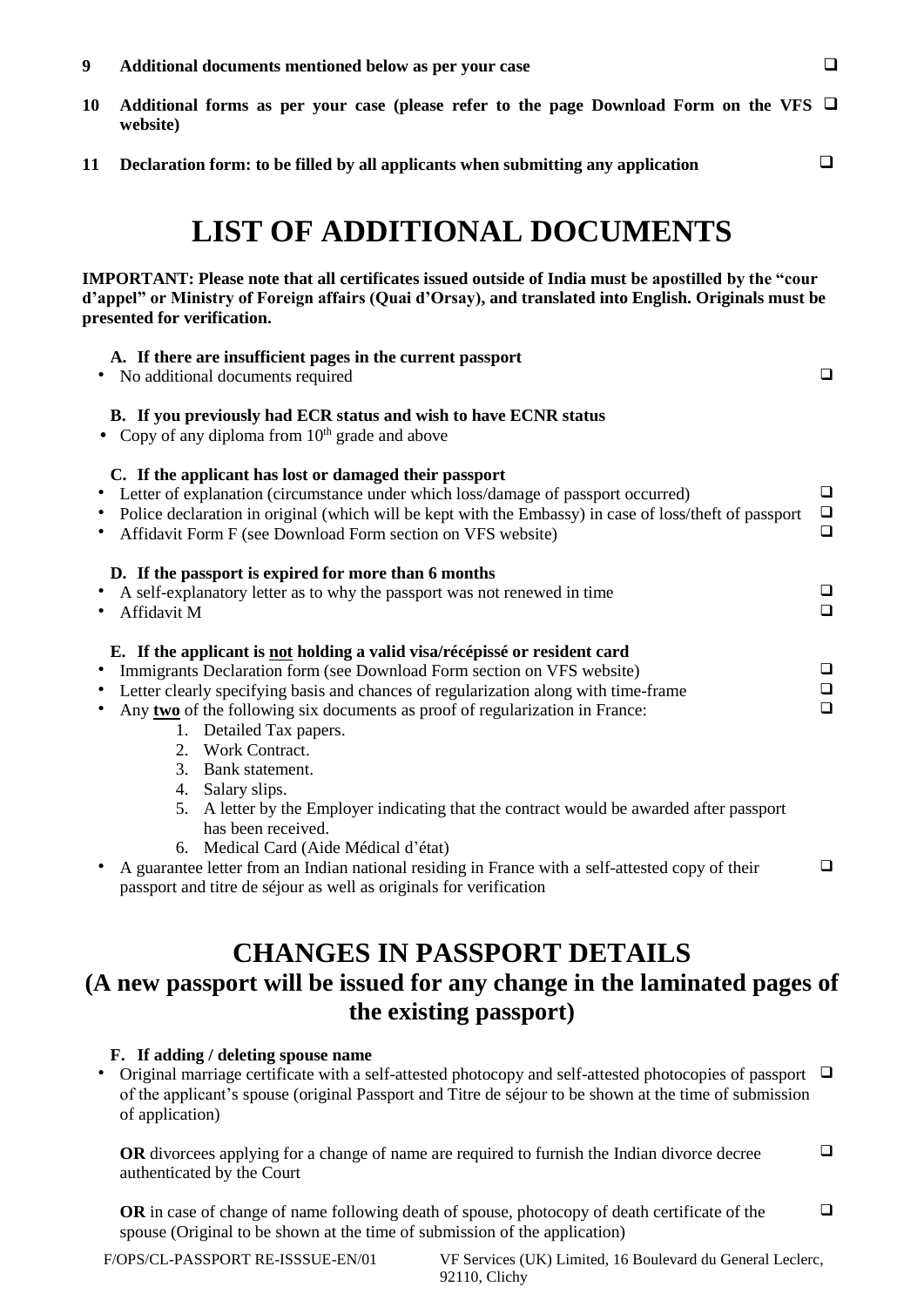|   | <b>OR</b> remarried applicants applying for change of name/change of spouse's name will be required to<br>produce the Indian divorce / death certificate in respect of first spouse, marriage certificate (see<br>conditions above) and photocopy of present spouse's Passport (original passport to be shown at the<br>time of submission of the application).                                                                                                                                                                                                                                                                               | $\Box$                     |
|---|-----------------------------------------------------------------------------------------------------------------------------------------------------------------------------------------------------------------------------------------------------------------------------------------------------------------------------------------------------------------------------------------------------------------------------------------------------------------------------------------------------------------------------------------------------------------------------------------------------------------------------------------------|----------------------------|
|   | Please note that any certificate issued outside of India must be apostilled by the "cour d'appel"<br>or Ministry of Foreign affairs (Quai d'Orsay) and should be given in the original                                                                                                                                                                                                                                                                                                                                                                                                                                                        |                            |
|   | G. If the applicant has changed their name subsequent to marriage / remarriage / divorce /<br>death of spouse etc.<br>Annexure D or Sworn Affidavit<br>AND Original marriage certificate with a self-attested photocopy and self-attested photocopies of<br>Passport of the applicant's spouse (original Passport to be shown at the time of submission of<br>application)                                                                                                                                                                                                                                                                    | $\Box$<br>$\Box$           |
|   | <b>OR</b> divorcees applying for a change of name are required to furnish the Indian divorce decree<br>authenticated by the Court                                                                                                                                                                                                                                                                                                                                                                                                                                                                                                             | $\Box$                     |
|   | OR in case of change of name following death of spouse, photocopy of death certificate of the<br>spouse (Original to be shown at the time of submission of the application)                                                                                                                                                                                                                                                                                                                                                                                                                                                                   | $\Box$                     |
|   | <b>OR</b> remarried applicants applying for change of name/change of spouse's name will be required to<br>produce the Indian divorce /death certificate in respect of first spouse, marriage certificate and<br>photocopy of present spouse's Passport (original passport to be shown at the time of submission of<br>the application).                                                                                                                                                                                                                                                                                                       | $\Box$                     |
|   | Please note that any certificate issued outside of India must be apostilled by the "cour d'appel"<br>or Ministry of Foreign affairs (Quai d'Orsay) and should be given in the original                                                                                                                                                                                                                                                                                                                                                                                                                                                        |                            |
|   | H. If the applicant has changed their name for reasons other than the above (major change in<br>name)                                                                                                                                                                                                                                                                                                                                                                                                                                                                                                                                         |                            |
|   | Applicants seeking to change first name or surname, or both are required to place advertisements to that effect<br>in a prominent newspaper of usual place of residence in France and in a prominent daily newspaper of area of<br>permanent address in India. Important: Applicant must wait 5 weeks after publication before applying<br>Annexure E<br>Original clippings of the newspaper advertisements (newspaper page).<br>Copy of two official Indian documents confirming the identity of the applicant after the newspaper                                                                                                           | $\Box$<br>$\Box$<br>$\Box$ |
|   | publication                                                                                                                                                                                                                                                                                                                                                                                                                                                                                                                                                                                                                                   |                            |
|   | I. For any other changes in the laminated pages of the passport, a new passport will be issued i.e.<br>minor change in name (splitting of name), change in appearance, change in signature, change in                                                                                                                                                                                                                                                                                                                                                                                                                                         |                            |
|   | address etc.<br>Affidavit O for change in Passport details (see Download Form section on VFS website)<br>Two photographs (one old appearance and one new appearance (in case of change in appearance<br>only)                                                                                                                                                                                                                                                                                                                                                                                                                                 | ❏<br>$\Box$                |
| ٠ | Residence proof i.e. utility bills, latest monthly bank statement, property papers etc. (in case of<br>change in address only)                                                                                                                                                                                                                                                                                                                                                                                                                                                                                                                | $\Box$                     |
| ٠ | J. If the applicant is a minor (under 18) and both parents are able to visit the VFS Centre<br>Photocopies of both parents' passports and their resident cards<br>Copy of the marriage certificate of the parents<br>If either of the parents holds a foreign nationality, a letter from the concerned Embassy or Mission of $\Box$<br>that country or from the concerned French authority (in case of French national) stating that the child<br>has not acquired nationality of his / her parent would be required<br>Annexure H and Declaration Minor forms signed by both the parents (see Download form section of $\Box$<br>VFS website | ❏<br>$\Box$                |